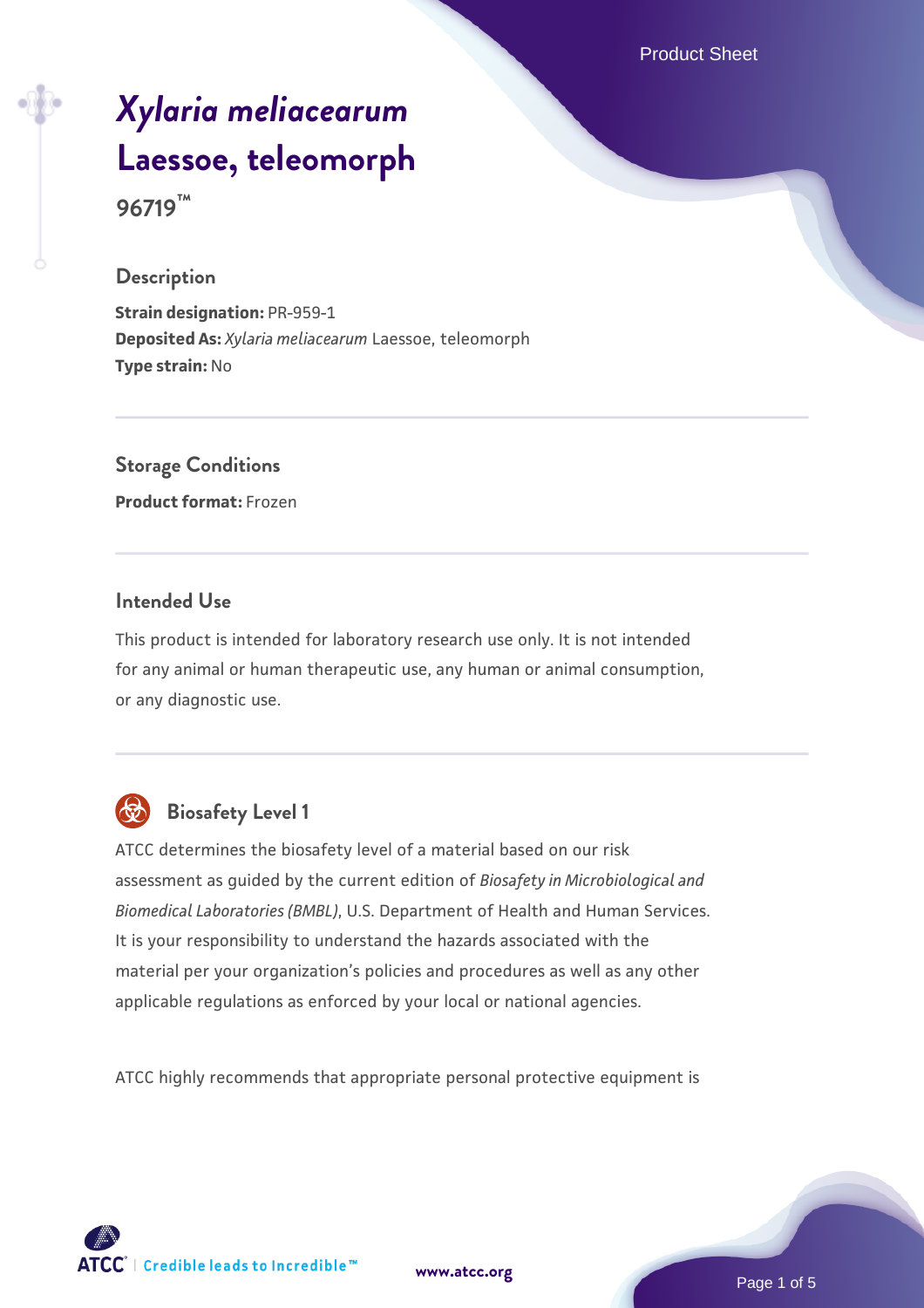# *[Xylaria meliacearum](https://www.atcc.org/products/96719)* [Laessoe, teleomorph](https://www.atcc.org/products/96719) **96719**

always used when handling vials. For cultures that require storage in liquid nitrogen, it is important to note that some vials may leak when submersed in liquid nitrogen and will slowly fill with liquid nitrogen. Upon thawing, the conversion of the liquid nitrogen back to its gas phase may result in the vial exploding or blowing off its cap with dangerous force creating flying debris. Unless necessary, ATCC recommends that these cultures be stored in the vapor phase of liquid nitrogen rather than submersed in liquid nitrogen.

# **Certificate of Analysis**

For batch-specific test results, refer to the applicable certificate of analysis that can be found at www.atcc.org.

# **Growth Conditions**

**Medium:**  [ATCC Medium 323: Malt agar medium](https://www.atcc.org/-/media/product-assets/documents/microbial-media-formulations/3/2/3/atcc-medium-323.pdf?rev=58d6457ee20149d7a1c844947569ef92) **Temperature:** 24°C

#### **Material Citation**

If use of this material results in a scientific publication, please cite the material in the following manner: *Xylaria meliacearum* Laessoe, teleomorph (ATCC 96719)

#### **References**

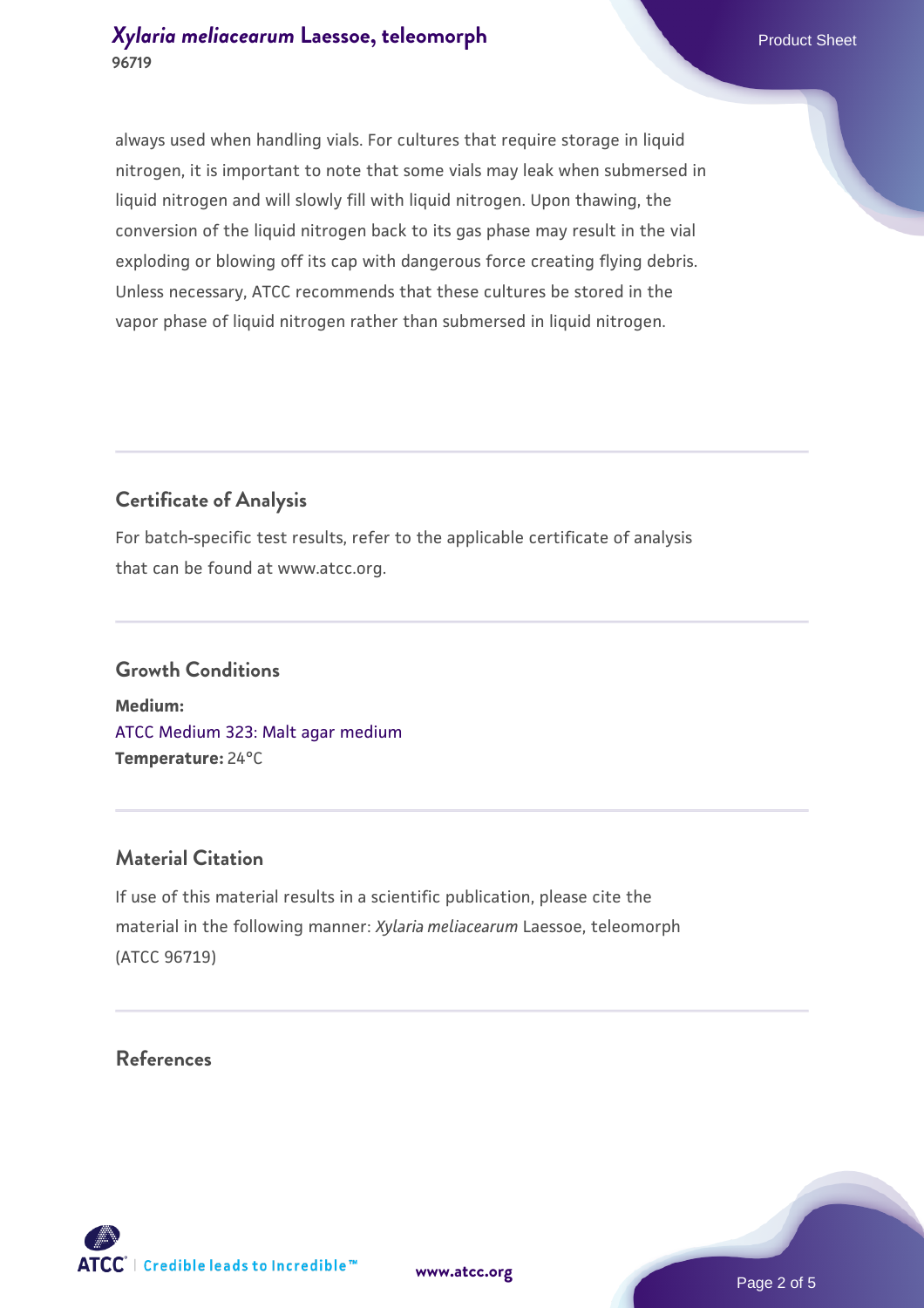# *[Xylaria meliacearum](https://www.atcc.org/products/96719)* [Laessoe, teleomorph](https://www.atcc.org/products/96719) **96719**

References and other information relating to this material are available at www.atcc.org.

#### **Warranty**

The product is provided 'AS IS' and the viability of ATCC® products is warranted for 30 days from the date of shipment, provided that the customer has stored and handled the product according to the information included on the product information sheet, website, and Certificate of Analysis. For living cultures, ATCC lists the media formulation and reagents that have been found to be effective for the product. While other unspecified media and reagents may also produce satisfactory results, a change in the ATCC and/or depositor-recommended protocols may affect the recovery, growth, and/or function of the product. If an alternative medium formulation or reagent is used, the ATCC warranty for viability is no longer valid. Except as expressly set forth herein, no other warranties of any kind are provided, express or implied, including, but not limited to, any implied warranties of merchantability, fitness for a particular purpose, manufacture according to cGMP standards, typicality, safety, accuracy, and/or noninfringement.

#### **Disclaimers**

This product is intended for laboratory research use only. It is not intended for any animal or human therapeutic use, any human or animal consumption, or any diagnostic use. Any proposed commercial use is prohibited without a license from ATCC.

While ATCC uses reasonable efforts to include accurate and up-to-date information on this product sheet, ATCC makes no warranties or representations as to its accuracy. Citations from scientific literature and patents are provided for informational purposes only. ATCC does not warrant

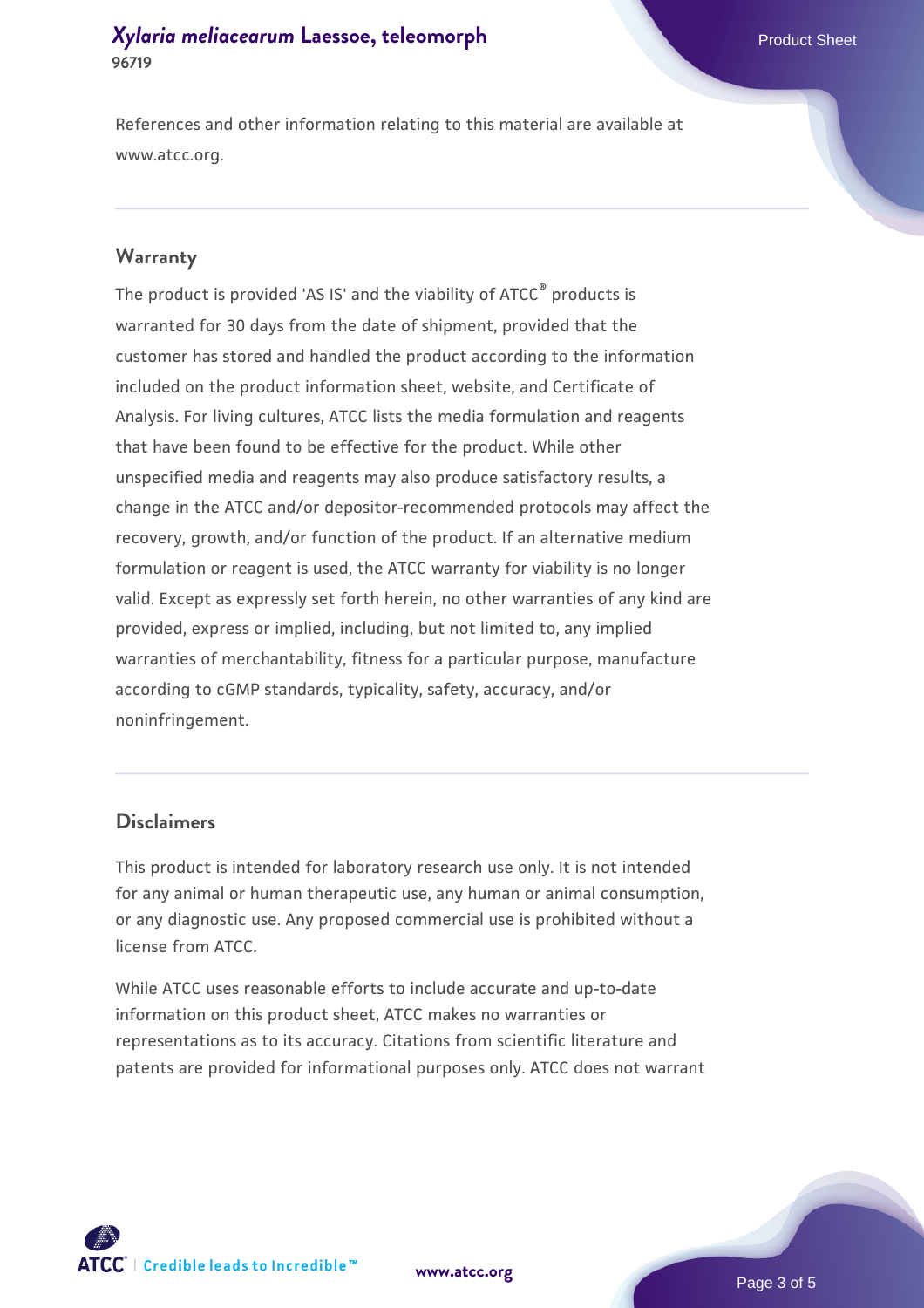# *[Xylaria meliacearum](https://www.atcc.org/products/96719)* [Laessoe, teleomorph](https://www.atcc.org/products/96719) **96719**

that such information has been confirmed to be accurate or complete and the customer bears the sole responsibility of confirming the accuracy and completeness of any such information.

This product is sent on the condition that the customer is responsible for and assumes all risk and responsibility in connection with the receipt, handling, storage, disposal, and use of the ATCC product including without limitation taking all appropriate safety and handling precautions to minimize health or environmental risk. As a condition of receiving the material, the customer agrees that any activity undertaken with the ATCC product and any progeny or modifications will be conducted in compliance with all applicable laws, regulations, and guidelines. This product is provided 'AS IS' with no representations or warranties whatsoever except as expressly set forth herein and in no event shall ATCC, its parents, subsidiaries, directors, officers, agents, employees, assigns, successors, and affiliates be liable for indirect, special, incidental, or consequential damages of any kind in connection with or arising out of the customer's use of the product. While reasonable effort is made to ensure authenticity and reliability of materials on deposit, ATCC is not liable for damages arising from the misidentification or misrepresentation of such materials.

Please see the material transfer agreement (MTA) for further details regarding the use of this product. The MTA is available at www.atcc.org.

# **Copyright and Trademark Information**

© ATCC 2021. All rights reserved. ATCC is a registered trademark of the American Type Culture Collection.

#### **Revision**

This information on this document was last updated on 2021-05-19

#### **Contact Information**